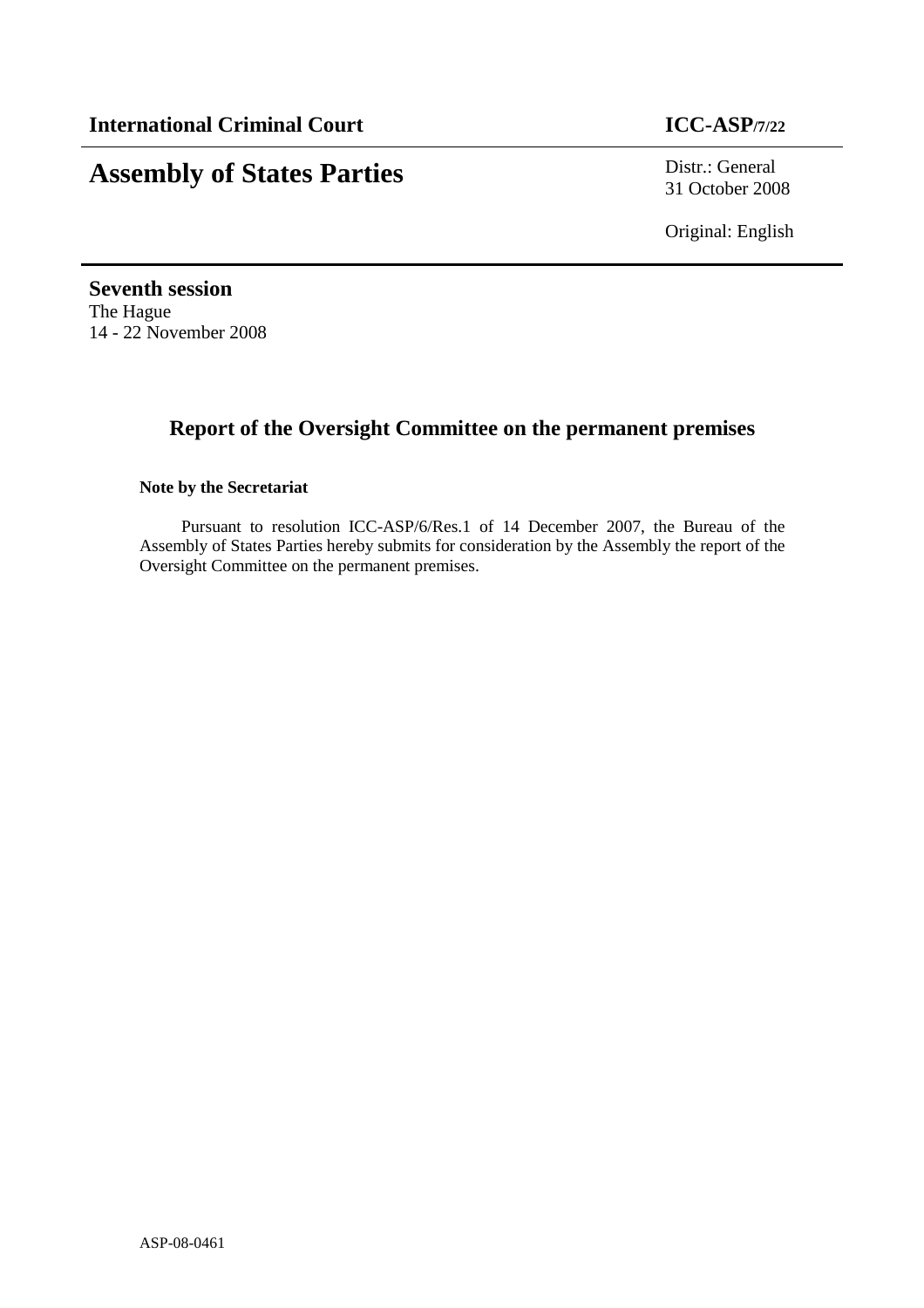# **Report of the Oversight Committee on the permanent premises**

# **I. Introduction**

1. At the  $14<sup>th</sup>$  meeting of its sixth session, on 14 December 2007, the Assembly of States Parties established an Oversight Committee of States Parties (hereinafter "the Committee") as a subsidiary body of the Assembly to provide strategic oversight for the permanent premises project in accordance with annex II to resolution ICC-ASP/6/Res.1. $^1$ 

2. The present report is submitted in accordance with paragraph 15 of annex II to the resolution which provides that the Committee shall provide regular status reports to the Bureau and shall submit any draft resolutions or information to the Assembly through the Bureau. A draft resolution for consideration by the Assembly is contained in the addendum to this report.

3. At its 1st and 2nd meetings, held on 30 January and 13 February 2008 respectively, the Committee appointed H.E. Mr. Jorge Lomonaco, Ambassador of Mexico to the Netherlands, as Chairperson, and H.E. Mr. Lyn Parker, Ambassador of the United Kingdom of Great Britain and Northern Ireland to the Netherlands, as Vice-Chairperson.

4. The Committee identified the issues that would require its attention in the near future. They included the recruitment of the Project Director, preparation of the proposed budget for 2009 for major programme VII, consideration of financing options, including the possibility of attracting private contributions, and issues relating to the architectural design competition. The Committee established two sub-groups, one on the recruitment of the Project Director and one on the financing of the project.

5. As at 29 October 2008, the Committee had held 14 meetings to consider the various issues under its mandate, including the preparation of a draft resolution.

# **II. Recruitment of the Project Director**

 $\overline{a}$ 

6. The sub-group on the recruitment of the Project Director held 11 meetings to advance preparations for the selection and hiring of a Project Director. In particular, the sub-group considered the vacancy announcement and made recommendations on the best method of recruitment.

7. In light of the specialized nature of the position to be filled, the Oversight Committee agreed, at its 3rd meeting, held on 27 February 2008, to proceed with a tender procedure to invite bids from recruitment agencies.

8. A technical evaluation panel, consisting of experts from the host State and the Court, and the Chairperson of the Committee, reviewed the six bids received and recommended that the Committee invite two recruitment agencies to make a presentation and provide further details of their respective offers.

9. Taking into account the geographical reach of their network, their specialization in the field of property and construction and the fact that their offer was within budget (i.e. €34,556), the Committee agreed, at its 5th meeting, held on 19 March 2008, to contract Michael Page International to conduct a recruitment process.

<sup>1</sup> *Official Records of the Assembly of States Parties to the Rome Statute of the International Criminal Court, Sixth session, New York, 30 November - 14 December 2007* (International Criminal Court publication, ICC-ASP/6/20), vol. I, part III A, resolution ICC-ASP/6/Res.1, paragraph 5 and annex II.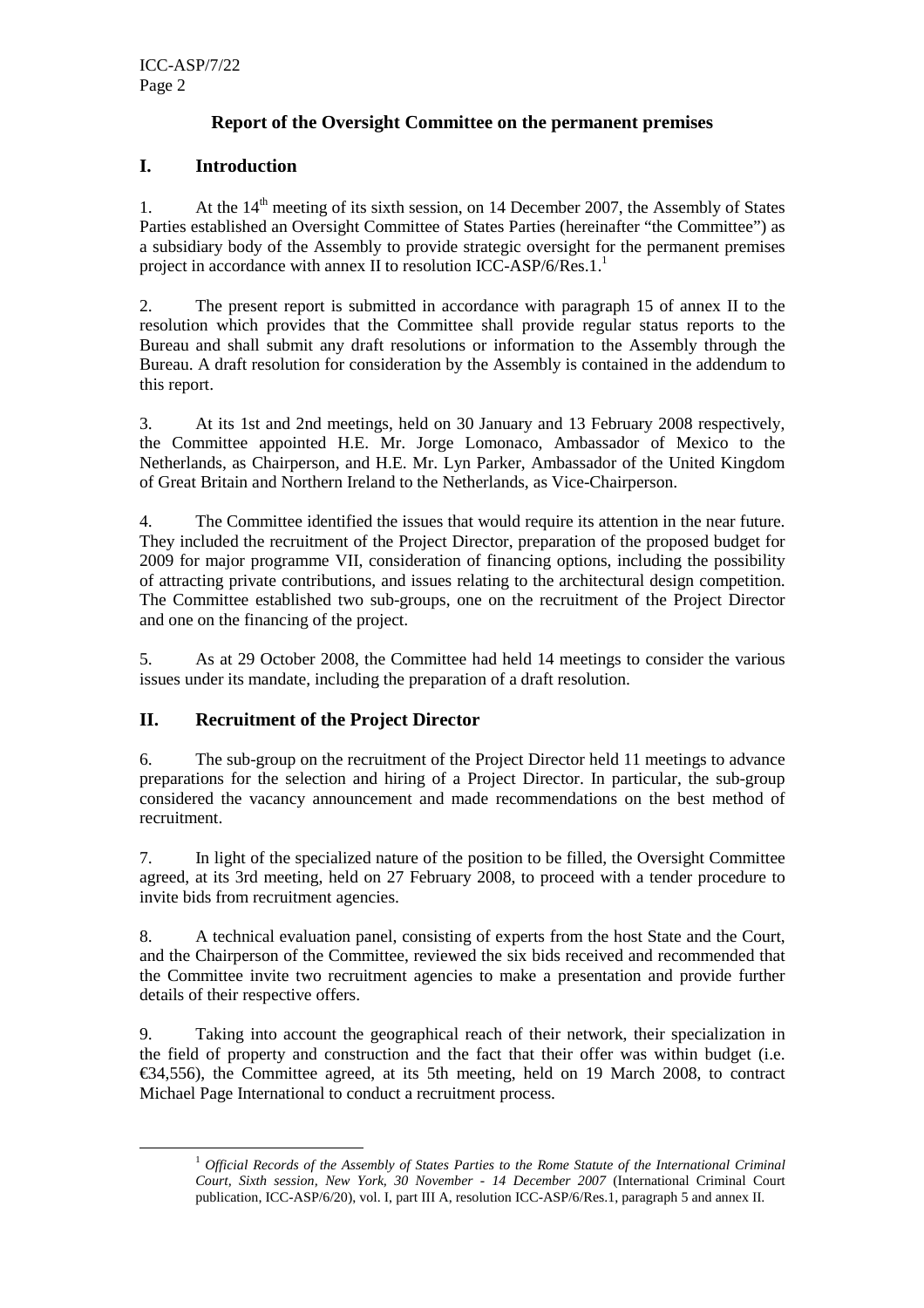10. The contract, signed by both parties on 4 April 2008, specified that Michael Page International would submit a shortlist of candidates to the Committee for its consideration. In addition to providing executive recruitment services, Michael Page International would process and evaluate the applications received via the Court's website. On 14 April 2008, the vacancy announcement was posted on the website of the Court, specifying 18 May 2008 as the deadline for applications.

11. At its 8th, 9th and 10th meetings, held on 14 May and 5 and 17 June 2008 respectively, the Committee agreed that the selection panel would consist of the following members:

#### *Chairman*

1. Mr. Ken Jeavons (State Party expert)

#### *States Parties' representatives*

- 2. Ms. Birgit Frie (Germany)
- 3. Mr. Erasmo Lara (Mexico)
- 4. Mr. Andrzej Ryng (Poland)
- 5. Mr. Donggy Lee (Republic of Korea)
- 6. Ms. Yolande Dwarika (South Africa)

#### *Experts*

- 7. Mr. Thomas Schuster (Court expert)
- 8. Mr. Roel van der Mark (host State expert)

12. The remaining members of the Committee were granted observer status. The Committee further agreed that, in the event of a candidate possessing the same nationality as, or having an established link with, an individual involved in the selection process, the latter would recuse himself or herself from participating in the interview and evaluation of that particular candidate.

13. Michael Page International received 172 applications. From among these, 17 candidates were selected to participate in interviews. Subsequently, six candidates, of whom four had applied through the website of the Court, were shortlisted by Michael Page International on the basis of their qualifications and experience in the field of architecture and construction or in working for an international organization. On 23 June 2008, one candidate withdrew his application for the position. The interviews by the selection panel were held on 30 June and 1 July 2008.

14. At the 11th meeting of the Committee, held on 2 July 2008, the Chairman of the selection panel, Mr. Ken Jeavons, presented the report of the selection panel wherein it recommended that Mr. Hans Heemrood (Netherlands) be selected as the Project Director due to his experience in complex projects in the Netherlands, his familiarity with and commitment to the project, his knowledge of risk and crisis management as well as cost and time management and his teamwork, project management and overall professional skills.

15. In light of the competencies of the selected candidate, the Registrar agreed to extend, in accordance with regulation 9.5 of the Staff Regulations, the age limit to allow for the appointment of Mr. Hans Heemrood for a three-year term. In this connection, the Court confirmed that his appointment under the age limit extension would not have any programme budget implications.

16. At the same meeting, the Committee endorsed the recommendation of the selection panel. Mr. Hans Heemrood assumed the position of Project Director on 1 October 2008.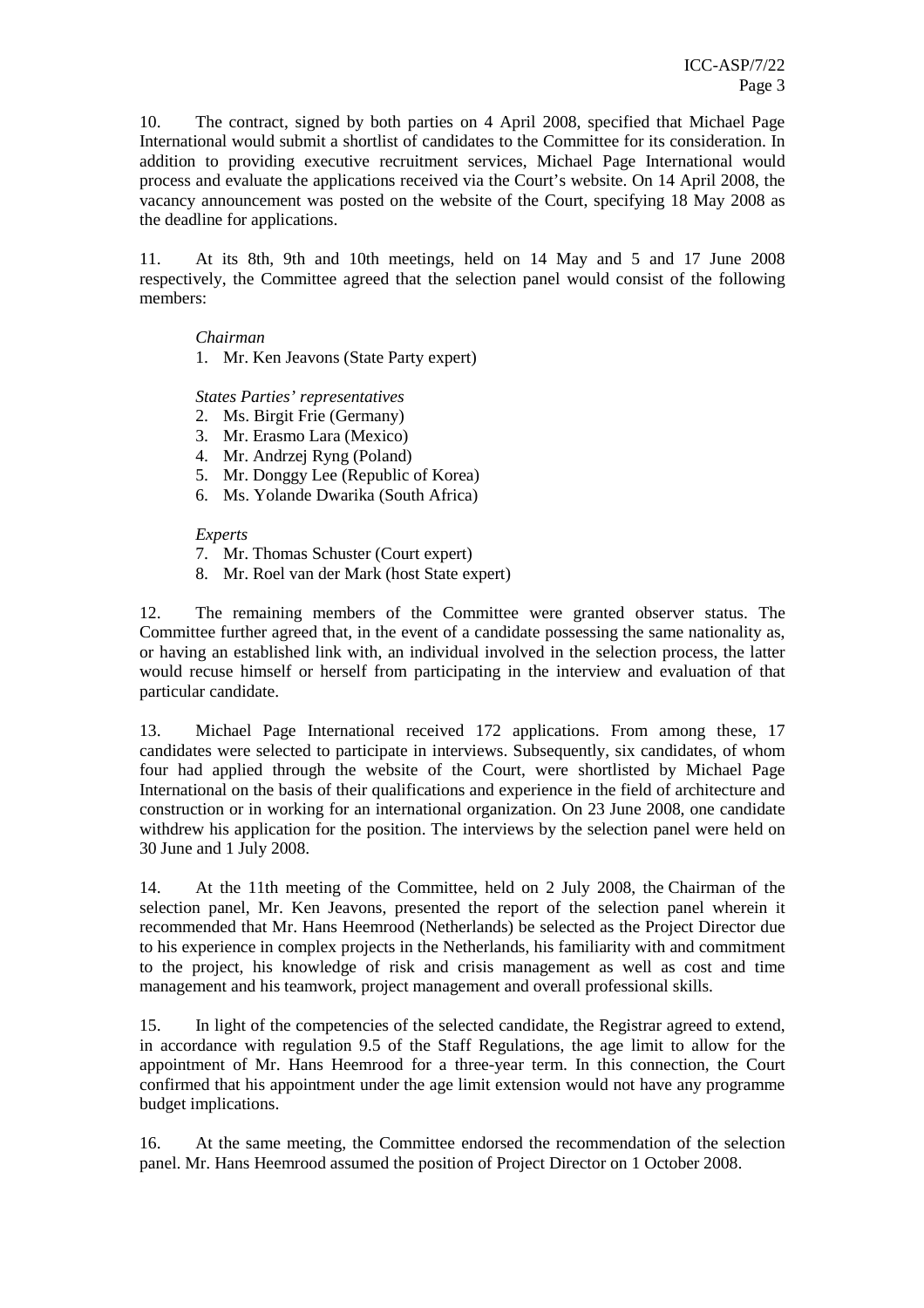ICC-ASP/7/22 Page 4

17. In preparing the proposed programme budget for 2009 for major programme VII, the Committee agreed that all costs relating to the staffing and operation of the Project Director's Office should remain within the ambit of major programme VII.

# **III. Financing of the project**

18. Taking into account the advice provided by the Committee on Budget and Finance in the report on the work of its tenth session,<sup>2</sup> the sub-group on financing continued its consideration of options for financing the construction of the permanent premises, with a particular focus on the offer of a loan contained in the letter dated 25 January 2006 from the Minister of Foreign Affairs of the host State to the President of the Assembly of States Parties.<sup>3</sup>

19. The Chairperson of the Committee presented to the sub-group a concept paper, dated 20 May 2008, containing a draft flexible financing scheme for the construction of the permanent premises (see annex to this report). The objective of the flexible financing scheme was to guarantee funding for the project by securing a line of credit of up to  $\epsilon$ 200 million, through acceptance of the host State loan, while not excluding alternative sources of financing, such as direct contributions or private donations.

20. The concept paper - the contents of which were approved by the host State - provided that acceptance of the host State loan would not create any legal obligation for the Court to make use of the full loan or in any way restrict the Court in identifying alternative sources of funding. In addition, in the event of the  $\epsilon$ 200 million not being fully utilized at the end of the project, the host State had agreed to reduce the amount of the loan to be repaid with an amount corresponding to 17.5 per cent of the non-utilized part.

21. At its eleventh session, the Committee on Budget and Finance endorsed the financing scheme as it combined flexibility for States Parties with a flexible cash flow arrangement that would meet the needs of the project.<sup>4</sup>

22. Several elements contained in the concept paper were considered by the Committee in the context of a draft resolution (see the addendum), which is submitted to the Assembly of States Parties for consideration at its seventh session.

# *One-time payments*

23. States Parties would have the opportunity to make one-time payments (i.e. through a fixed schedule of one or more instalments) of their assessed share in the permanent premises project, subject to a possible adjustment once the final cost of the project was determined. States selecting this option would not be assessed for the accrued interest and the repayment of the host State loan to the extent that they had contributed to the project by making one-time payments.

24. In order to facilitate the financial planning of the project, the Committee agreed that it would be advantageous if States Parties were to start making their one-time payments as soon as possible, so as to be in a position of capitalizing the permanent premises project. For such purposes, the Committee recommended including a fixed date for States Parties to communicate by mid 2009 their decision to make one-time payments, which would commence as early as 2010.

 $\overline{a}$ 

 $<sup>2</sup>$  ICC-ASP/7/3.</sup>

<sup>3</sup> *Official Records of the Assembly of States Parties to the Rome Statute of the International Criminal Court, resumed fourth session, New York, 26-27 January 2006* (International Criminal Court publication, ICC-ASP/4/37), annex IV.

<sup>4</sup> ICC-ASP/7/15, paragraphs 110 to 122.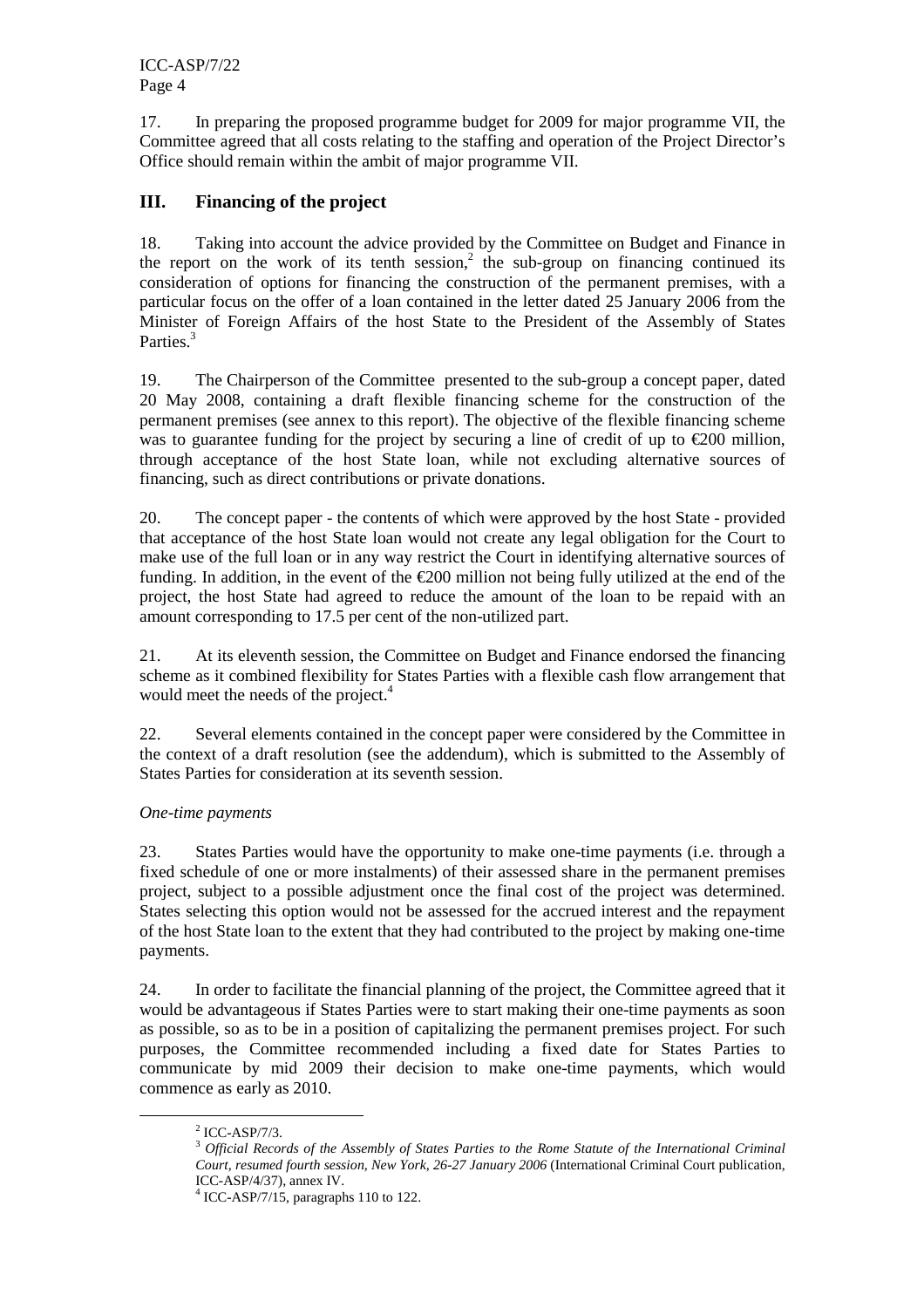25. It was suggested that a special account be established for the purpose of holding and managing such one-time payments, so as to utilize these funds to fulfil payment obligations as of the beginning of the project, which would lower the final amount to be borrowed from the host State.

26. The Committee on Budget and Finance recommended that any interest earned on the one-time payments held should be capitalized in the special account.<sup>5</sup> Furthermore, the Assembly would have to define the purpose of such an account in accordance with regulation 6.5 of the Financial Regulations and Rules.

#### *Payment of interest and repayment of the loan*

27. The Committee suggested that, as of the first utilization of the loan, payment of the accrued interest should be included in the proposed programme budget of the Court, either through the establishment of a new major programme or of a separate capital fund for such purpose, which would, once the project was finalized, also regulate the repayment of the loan through fixed annual instalments.

28. The Committee on Budget and Finance considered the issue<sup>6</sup> and agreed that both options for the payment of interest and repayment of the loan were viable. The Committee observed that costs would need to be assessed according to a modified scale of assessments which would exclude those States Parties that had opted for a one-time payment of their assessed share.

29. At the 12th meeting, held on 20 August 2008, the host State informed the Committee that it would wish to make parts of the loan available to the Court on a yearly or half-yearly basis. Interest would accrue as of the date that the funds were transferred to a separate account of the Court. The Committee on Budget and Finance recommended that any interest earned by the Court on funds held in such account should either be capitalized into the project fund or offset as income against the assessed contributions for repayments of interest.<sup>7</sup>

#### *2009 costs of the project*

30. The costs to be incurred by the permanent premises project in 2009, which are estimated to be  $\epsilon$ 6 million, would be drawn from the host State loan. This is the only means of financing the 2009 costs without increasing the regular budget of the Court and it would allow the host State to make the loan operational.

#### *Authorization of contracts and expenditures*

31. A system should be established for the authorization of expenditures and/or contracts with financial implications up to certain thresholds. Annex V to the draft resolution contains proposals to that effect which may require additional refinement prior to the seventh session of the Assembly. The Committee on Budget and Finance recommended that such a system, if approved by the Assembly, be reviewed after one year.<sup>8</sup>

 $\overline{a}$ 

<sup>5</sup> Ibid., paragraph 117.

<sup>6</sup> Ibid., paragraphs 114 to 116.

<sup>7</sup> Ibid., paragraph 118.

<sup>8</sup> Ibid., paragraph 121.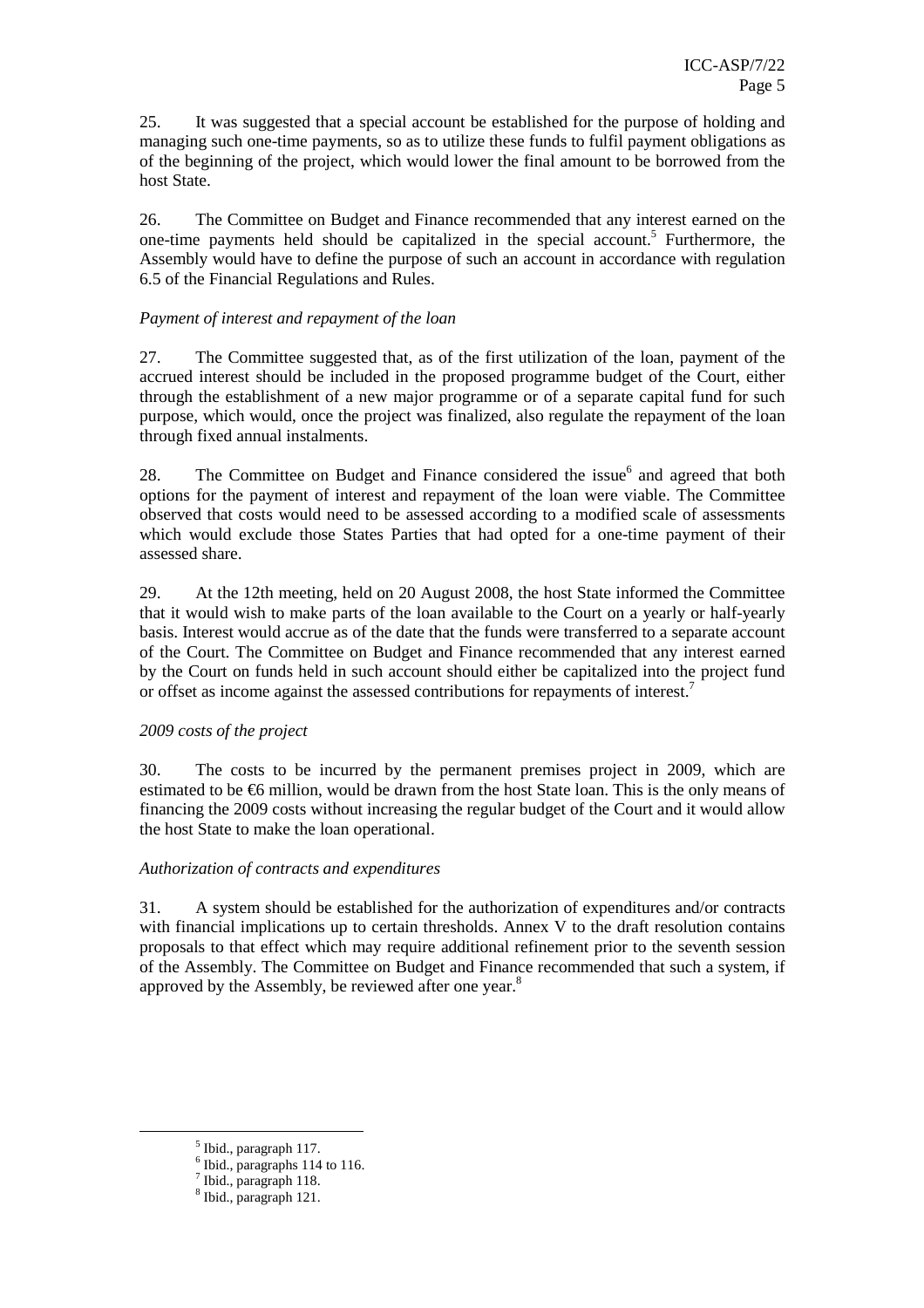ICC-ASP/7/22 Page 6

#### *Cost estimates*

 $\overline{a}$ 

32. The Committee observed that the cost estimates for the project contained in resolution ICC-ASP/6/Res.1 were, at this stage, still valid<sup>9</sup> and that more refined estimates would be available after completion of the architectural design competition. The Committee proposed that, on an annual basis:

- (a) The Project Board submit, for consideration by the Assembly of States Parties, more detailed estimates of the ultimate cost envelope on the basis of updated information; and
- (b) The Project Director be requested to report, through the Oversight Committee, on the realization of previous year's estimates and the overall level of expenditure.

33. The Committee further observed that costs related to the project but not directly related to the construction could only begin to be identified and quantified once the design phase had advanced. In accordance with paragraph 6 (c), of resolution ICC-ASP/6/Res.1, the Committee agreed to consider this issue in more detail next year.

#### *Criteria for awarding a contract to the design team*

34. The Oversight Committee further suggested requesting the Project Board to observe, in its negotiations with the prize-winners of the architectural design competition, the procedure for awarding a contract to the design team contained in annex I to the draft resolution.

<sup>9</sup>  *Official Records of the Assembly of States Parties to the Rome Statute of the International Criminal Court, Sixth session, New York, 30 November - 14 December 2007* (International Criminal Court publication, ICC-ASP/6/20), vol. I, part III.A, resolution ICC-ASP/6/Res.1, preambular paragraph 10.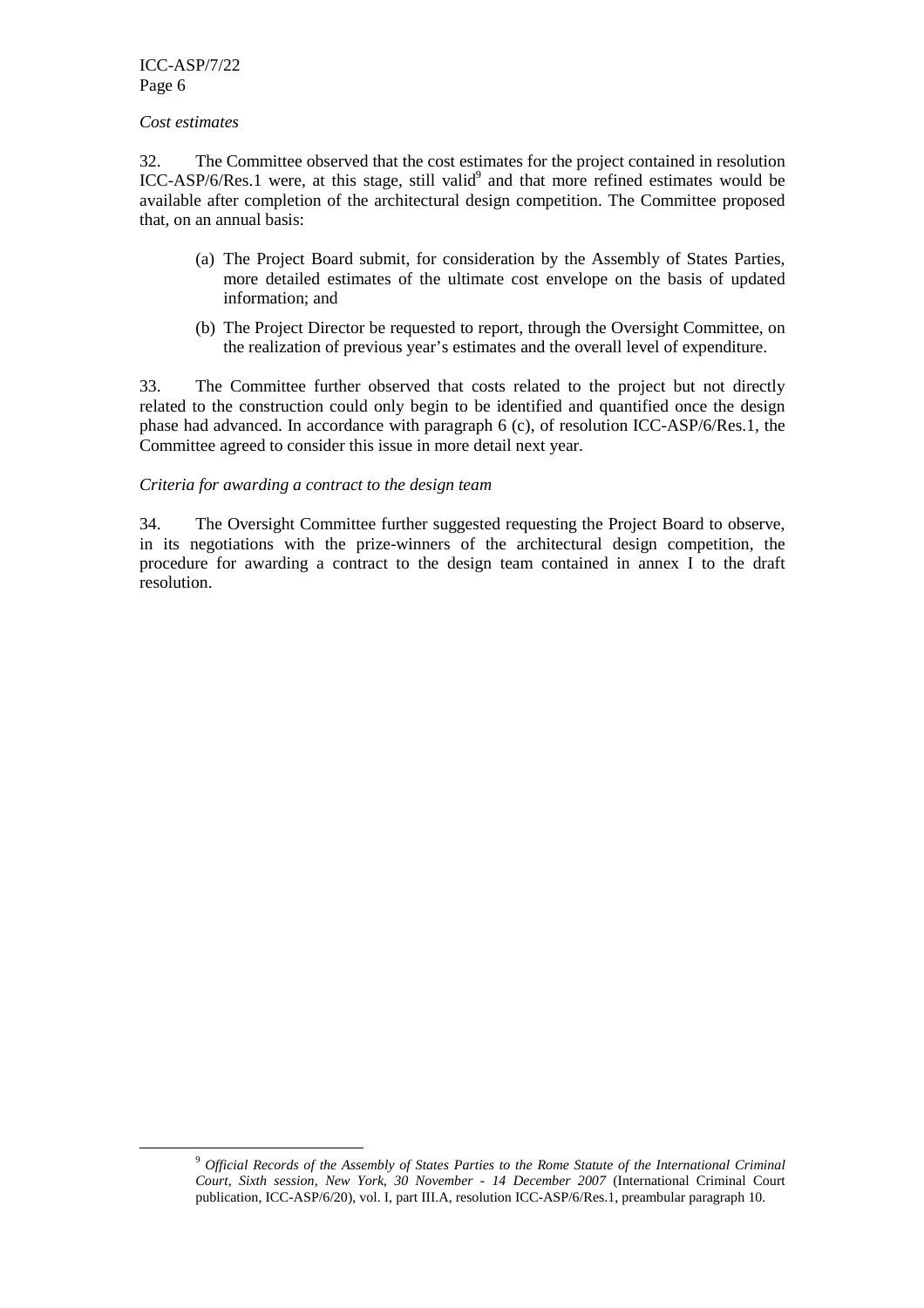# **Annex**

# **Flexible financing scheme for the construction of the permanent premises of the Court**

## **Submitted by the Chairman of the Oversight Committee \***

#### **Objective**

1. Guaranteeing the funding of the project by securing a line of credit for up to the project's estimated total cost, while keeping the options open to identifying and, if appropriate, applying alternative sources of funding (i.e. regular budget, upfront contributions, donations, grants, other loans).

#### **Vehicle**

2. Accepting the offer of the host  $State<sup>1</sup>$  but leaving the final amount of borrowing to the Court's discretion. The total amount of funds borrowed from the host State might be under, but in no circumstances above, a cap of 200 million euros.

#### **Conditions**

 $\overline{a}$ 

3. The Court will accept the host State's offer as a **line of credit** under the following conditions:

- (a) The host State will make available a line of credit of 200 million euros at subsidized annual rate of 2.5 per cent.
- (b) The Court will determine the total amount of funds it will draw from the line of credit. If the total cost of the project is less than 200 million euros or if the ICC identifies alternative sources of funding (i.e. regular budget, upfront contributions, donations, grants, other loans) during the development and/or construction of the project for all or parts of it, the Court may draw from the line of credit less funds than the cap of 200 million euros, without any penalty from the lender.
- (c) The host State will capitalize the ICC, **at the end of the project**, with the proportionate amount of the subsidy applied to the interest rate of the funds that were not drawn from the line of credit. An indication of how the capitalization of the subsidy would be calculated is:
	- (i)  $\epsilon$ 35 million if no funds are borrowed
	- (ii)  $\epsilon$ 26.250 million if  $\epsilon$ 50 million are borrowed
	- (iii)  $\epsilon$ 17.5 million if  $\epsilon$ 100 million are borrowed
	- (iv)  $\epsilon$ 8.750 million if  $\epsilon$ 150 million are borrowed
	- (v)  $\infty$  if all  $\infty$  200 million are borrowed

<sup>\*</sup> The chairperson of the Oversight Committee submitted this document as a "concept paper" on 20 May 2008.

<sup>&</sup>lt;sup>1</sup> Loan of up to €200 million for a period of 30 years at a subsidized rate of 2.5 per cent annually. Offer contained in letter dated 25 January 2006 from the Minister of Foreign Affairs of the host State to the President of the Assembly of States Parties, in: *Official Records of the Assembly of States Parties to the Rome Statute of the International Criminal Court, resumed fourth session, New York, 26-27 January 2006* (International Criminal Court publication, ICC-ASP/4/37), annex IV.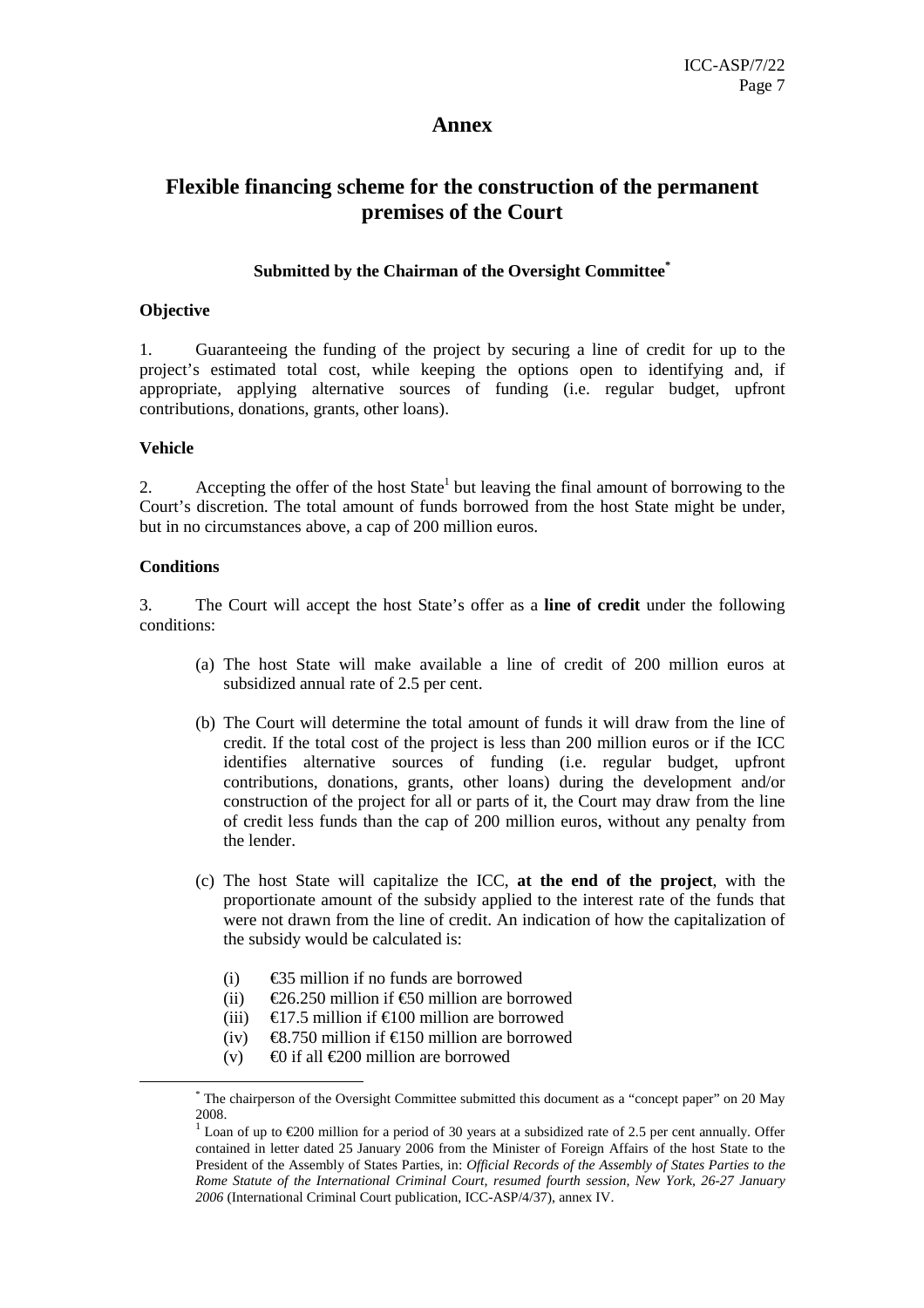As demonstrated in the above calculation, the amount is equal to 17.5 per cent of the non-utilized part of the  $\epsilon$ 200 million loan.

In cases (ii) to (iv), the Court will apply these funds to the repayment of the line of credit and/or loan(s) contracted for financing the project.

(d) Interests will be levied by the host State on monthly basis and will be applied only to funds drawn to the date.

# **Upfront contributions**<sup>2</sup>

4. States Parties will be given the possibility of paying upfront their respective contributions<sup>3</sup> to the project of the permanent premises. State Parties that choose this option will therefore be excluded from the assessments for the repayment of the loan(s).

5. Upfront contributions will be subject to an adjustment, at the end of the project, when the total cost of the permanent premises will be assessed and divided proportionately upon States Parties.

#### **Additional measures**

6. According to Resolution ICC-ASP/6/Res.1 (para. 11), the ICC Permanent Premises Trust Fund (ICC-PPTF) would become operational. Its sole purpose will be to hold and manage funds dedicated to the project, with full independence from the Court's regular budget. ICC's financial rules might need to be amended so as to:

- (a) Allow the ICC-PPTF to receive funds from different sources;
- (b) Authorize the Court to contract loans, lines of credit, receive upfront contributions and accept grants or donations for the sole purpose of building its permanent premises; and,
- (c) Allow for, if so decided by the ASP, transferring underspend funds of the Court's regular budget to the ICC-PPTF for the sole purpose of building its permanent premises.

7. Encouraging NGOs, members of the civil society and/or high profile-celebrities, with a track record of commitment to the Court's mandate and objectives, to establish trust-funds where funds raised for the Court's permanent premises could be deposited. Once authorized by the ASP – either directly or through the Oversight Committee – funds raised might be transferred to the ICC-PPTF and applied to the project.

#### **Other considerations (repayment)**

 $\overline{a}$ 

8. Further consideration – including expert advise – would be needed to evaluate the financial implications for both the ICC and States Parties of the following:

(a) Whether, in light of the views expressed by the  $CBF<sup>4</sup>$ , the ICC should start repaying the funds borrowed from the host State immediately after its first withdrawal (i.e. the next calendar year) or at the end of the project.

<sup>&</sup>lt;sup>2</sup> Later referred to as "One-time payments".

<sup>&</sup>lt;sup>3</sup> Calculated based on each State Party's contribution to the ICC's regular budget at the time.

<sup>4</sup> Report of the Committee on Budget and Finance on the work of its tenth session (ICC-ASP/7/3), paras. 66 and 67.